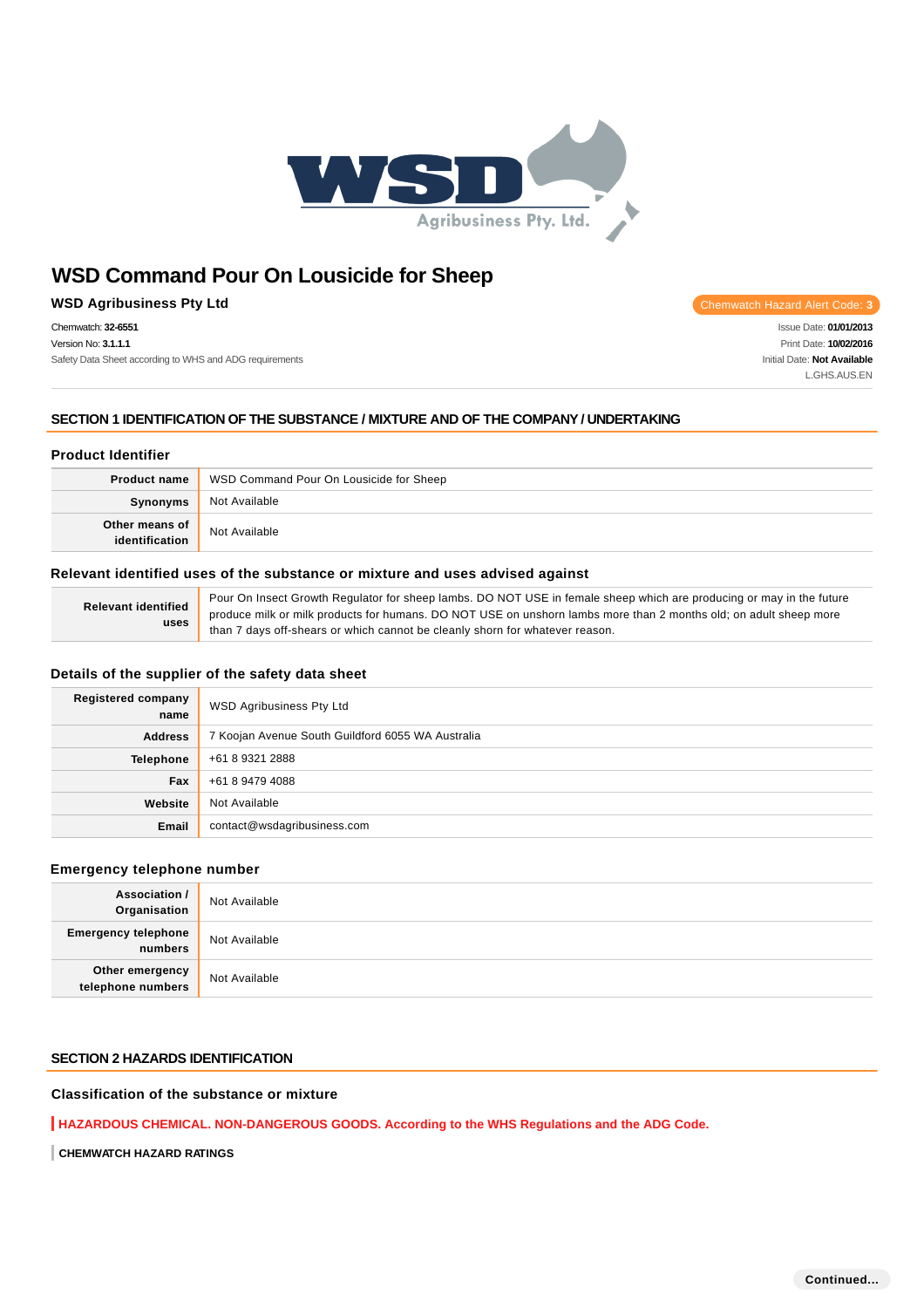$\overline{\phantom{a}}$ 

## **WSD Command Pour On Lousicide for Sheep**

|                     | Min | Max |                              |
|---------------------|-----|-----|------------------------------|
| Flammability        |     |     |                              |
| Toxicity            |     |     | $0 =$ Minimum                |
| <b>Body Contact</b> | 2   |     | $1 = 1$ OW                   |
| Reactivity          |     |     | $2 =$ Moderate<br>$3 = High$ |
| Chronic             |     |     | $4 =$ Extreme                |

| <b>Poisons Schedule</b>       | -S5                                                                                                                                                                                                                                 |
|-------------------------------|-------------------------------------------------------------------------------------------------------------------------------------------------------------------------------------------------------------------------------------|
| Classification <sup>[1]</sup> | Skin Corrosion/Irritation Category 2, Eye Irritation Category 2A, Reproductive Toxicity Category 1B, Specific target organ<br>toxicity - single exposure Category 3 (respiratory tract irritation), Acute Aquatic Hazard Category 2 |
| Legend:                       | 1. Classified by Chemwatch; 2. Classification drawn from HSIS; 3. Classification drawn from EC Directive 1272/2008 - Annex<br>VI                                                                                                    |

## **Label elements**

| <b>GHS label elements</b> |  |  |
|---------------------------|--|--|
|---------------------------|--|--|

**SIGNAL WORD DANGER**

### **Hazard statement(s)**

| H315 | Causes skin irritation                   |
|------|------------------------------------------|
| H319 | Causes serious eye irritation            |
| H360 | May damage fertility or the unborn child |
| H335 | May cause respiratory irritation         |
| H401 | Toxic to aquatic life                    |

## **Precautionary statement(s) Prevention**

| P <sub>201</sub> | Obtain special instructions before use.                                    |
|------------------|----------------------------------------------------------------------------|
| P271             | Use only outdoors or in a well-ventilated area.                            |
| P281             | Use personal protective equipment as required.                             |
| P <sub>261</sub> | Avoid breathing dust/fume/gas/mist/vapours/spray.                          |
| P273             | Avoid release to the environment.                                          |
| P280             | Wear protective gloves/protective clothing/eye protection/face protection. |

## **Precautionary statement(s) Response**

| P308+P313      | IF exposed or concerned: Get medical advice/attention.                                                                              |  |  |  |  |
|----------------|-------------------------------------------------------------------------------------------------------------------------------------|--|--|--|--|
| P362           | Take off contaminated clothing and wash before reuse.                                                                               |  |  |  |  |
| P305+P351+P338 | IF IN EYES: Rinse cautiously with water for several minutes. Remove contact lenses, if present and easy to do. Continue<br>rinsing. |  |  |  |  |
| P312           | Call a POISON CENTER or doctor/physician if you feel unwell.                                                                        |  |  |  |  |
| P337+P313      | If eye irritation persists: Get medical advice/attention.                                                                           |  |  |  |  |
| P302+P352      | IF ON SKIN: Wash with plenty of soap and water.                                                                                     |  |  |  |  |
| P304+P340      | IF INHALED: Remove victim to fresh air and keep at rest in a position comfortable for breathing.                                    |  |  |  |  |
| P332+P313      | If skin irritation occurs: Get medical advice/attention.                                                                            |  |  |  |  |

## **Precautionary statement(s) Storage**

| 9405      | Store locked up.                                                 |
|-----------|------------------------------------------------------------------|
| P403+P233 | Store in a well-ventilated place. Keep container tightly closed. |

## **Precautionary statement(s) Disposal**

**P501** Dispose of contents/container in accordance with local regulations.

## **SECTION 3 COMPOSITION / INFORMATION ON INGREDIENTS**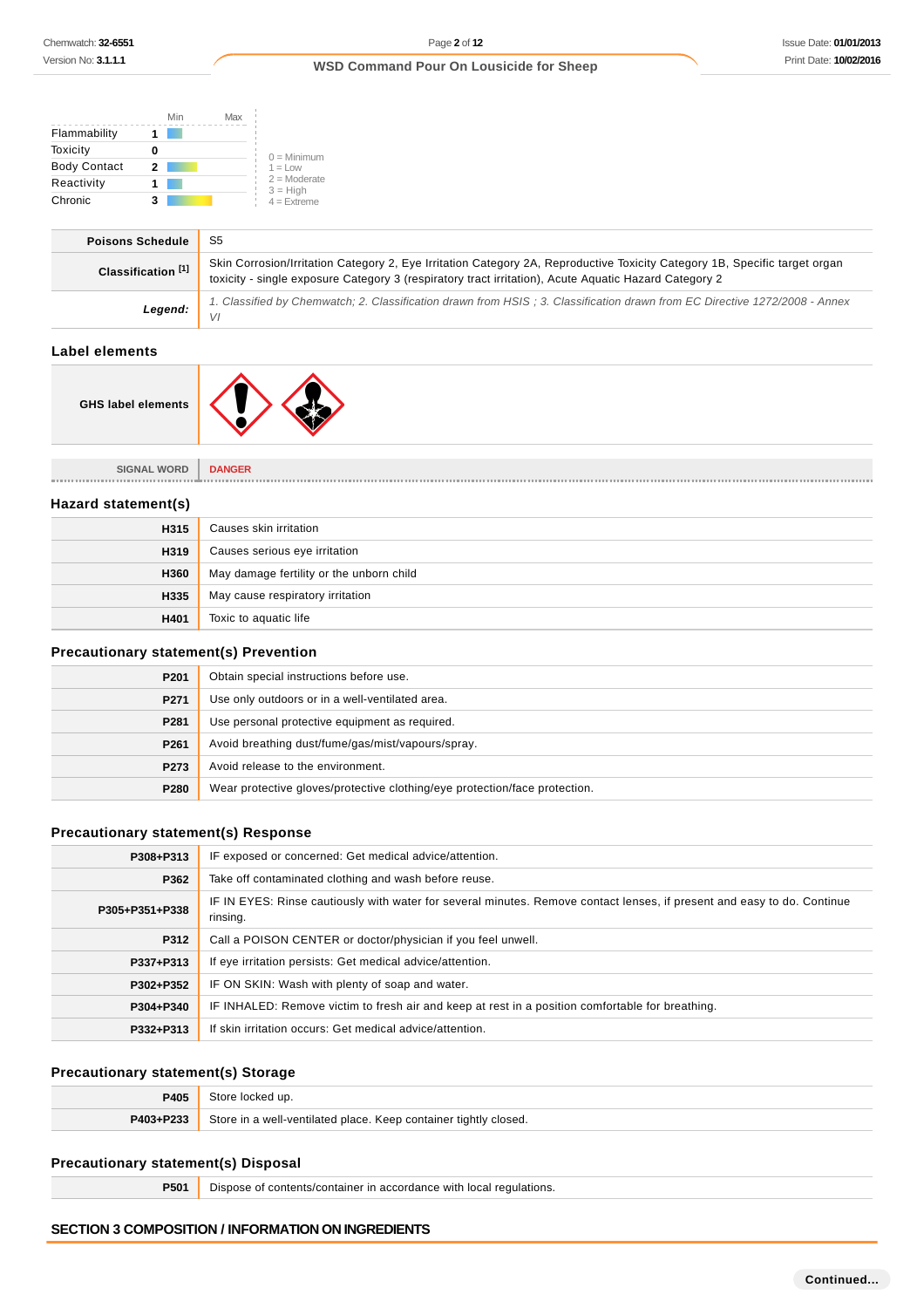### **Substances**

See section below for composition of Mixtures

### **Mixtures**

| <b>CAS No</b> | %[weight]      | <b>Name</b>               |  |
|---------------|----------------|---------------------------|--|
| 872-50-4      | $10 - 25$      | N-methyl-2-pyrrolidone    |  |
| 64628-44-0    | 2.5            | triflumuron               |  |
|               | <b>Balance</b> | glycol ether, proprietary |  |

### **SECTION 4 FIRST AID MEASURES**

## **Description of first aid measures**

| <b>Eye Contact</b>  | If this product comes in contact with the eyes:<br>▶ Wash out immediately with fresh running water.<br>Ensure complete irrigation of the eye by keeping eyelids apart and away from eye and moving the eyelids by occasionally<br>lifting the upper and lower lids.<br>► Seek medical attention without delay; if pain persists or recurs seek medical attention.<br>► Removal of contact lenses after an eye injury should only be undertaken by skilled personnel.                                   |  |
|---------------------|--------------------------------------------------------------------------------------------------------------------------------------------------------------------------------------------------------------------------------------------------------------------------------------------------------------------------------------------------------------------------------------------------------------------------------------------------------------------------------------------------------|--|
| <b>Skin Contact</b> | If skin contact occurs:<br>Inmediately remove all contaminated clothing, including footwear.<br>Flush skin and hair with running water (and soap if available).<br>▶ Seek medical attention in event of irritation.                                                                                                                                                                                                                                                                                    |  |
| Inhalation          | If fumes or combustion products are inhaled remove from contaminated area.<br>Lay patient down. Keep warm and rested.<br>▶ Prostheses such as false teeth, which may block airway, should be removed, where possible, prior to initiating first aid<br>procedures.<br>▶ Apply artificial respiration if not breathing, preferably with a demand valve resuscitator, bag-valve mask device, or pocket<br>mask as trained. Perform CPR if necessary.<br>Transport to hospital, or doctor, without delay. |  |
| Ingestion           | If swallowed do <b>NOT</b> induce vomiting.<br>If vomiting occurs, lean patient forward or place on left side (head-down position, if possible) to maintain open airway and<br>prevent aspiration.<br>• Observe the patient carefully.<br>▶ Never give liquid to a person showing signs of being sleepy or with reduced awareness; i.e. becoming unconscious.<br>► Give water to rinse out mouth, then provide liquid slowly and as much as casualty can comfortably drink.<br>▶ Seek medical advice.  |  |

## **Indication of any immediate medical attention and special treatment needed**

Treat symptomatically.

## **SECTION 5 FIREFIGHTING MEASURES**

### **Extinguishing media**

- Foam.
- Dry chemical powder.
- BCF (where regulations permit).
- Carbon dioxide.
- Water spray or fog Large fires only.

## **Special hazards arising from the substrate or mixture**

| Fire Incompatibility           | Avoid contamination with oxidising agents i.e. nitrates, oxidising acids, chlorine bleaches, pool chlorine etc. as ignition may<br>result |  |  |  |
|--------------------------------|-------------------------------------------------------------------------------------------------------------------------------------------|--|--|--|
| <b>Advice for firefighters</b> |                                                                                                                                           |  |  |  |
|                                | Alert Fire Brigade and tell them location and nature of hazard.<br>► Wear full body protective clothing with breathing apparatus.         |  |  |  |

|  | ▶ Prevent, by any means available, spillage from entering drains or water course. |
|--|-----------------------------------------------------------------------------------|
|--|-----------------------------------------------------------------------------------|

- Use water delivered as a fine spray to control fire and cool adjacent area.
- **Fire Fighting** Avoid spraying water onto liquid pools.
	- **DO NOT** approach containers suspected to be hot.
	- ▶ Cool fire exposed containers with water spray from a protected location.
		- $\blacktriangleright$  If safe to do so, remove containers from path of fire.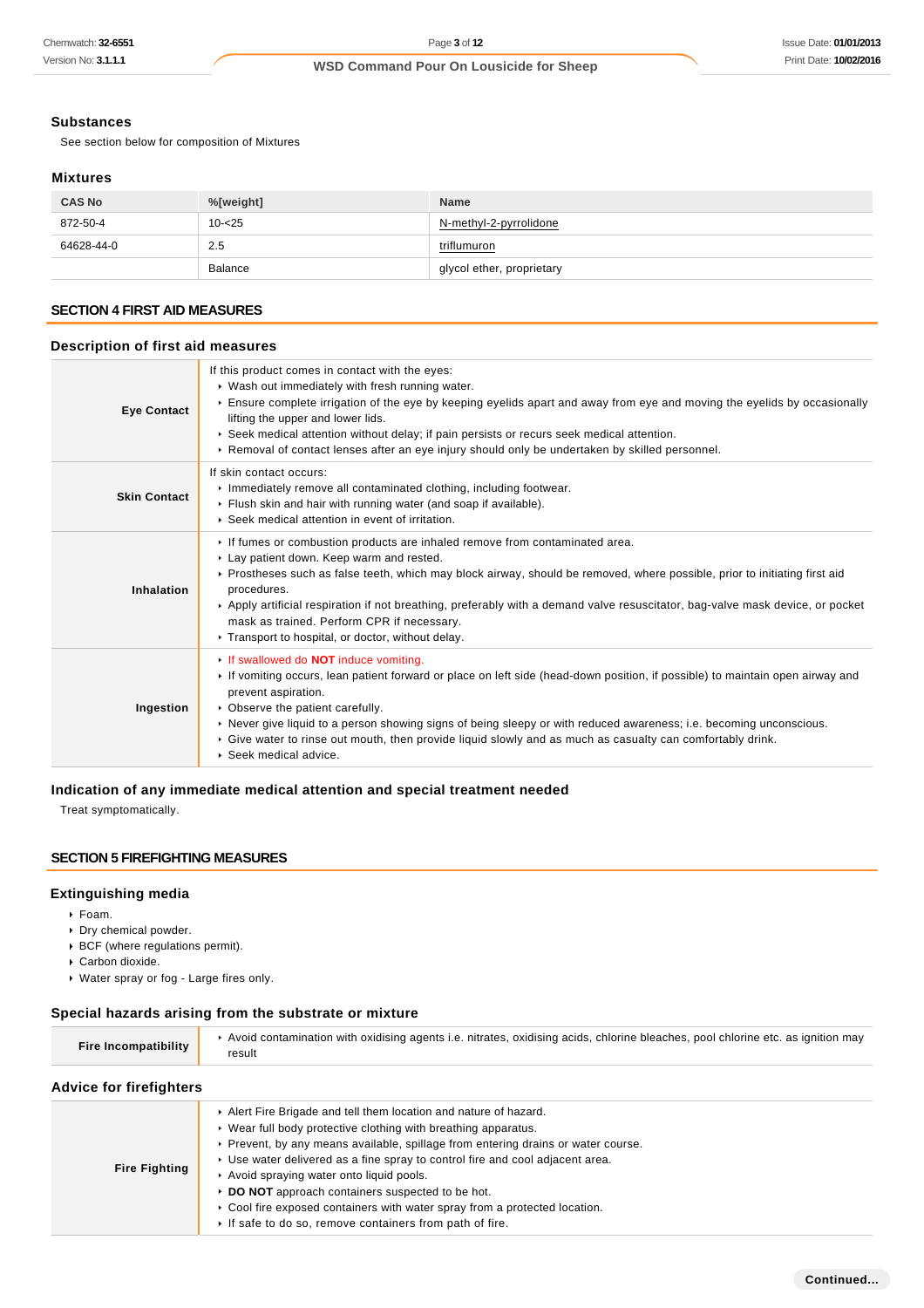| <b>Fire/Explosion Hazard</b> | $\cdot$ Combustible.<br>▶ Slight fire hazard when exposed to heat or flame.<br>► Heating may cause expansion or decomposition leading to violent rupture of containers.<br>• On combustion, may emit toxic fumes of carbon monoxide (CO).<br>May emit acrid smoke.<br>• Mists containing combustible materials may be explosive.<br>Combustion products include; carbon dioxide (CO2) nitrogen oxides (NOx) other pyrolysis products typical of burning organic<br>materialMay emit poisonous fumes. May emit corrosive fumes. |
|------------------------------|--------------------------------------------------------------------------------------------------------------------------------------------------------------------------------------------------------------------------------------------------------------------------------------------------------------------------------------------------------------------------------------------------------------------------------------------------------------------------------------------------------------------------------|
|------------------------------|--------------------------------------------------------------------------------------------------------------------------------------------------------------------------------------------------------------------------------------------------------------------------------------------------------------------------------------------------------------------------------------------------------------------------------------------------------------------------------------------------------------------------------|

## **SECTION 6 ACCIDENTAL RELEASE MEASURES**

### **Personal precautions, protective equipment and emergency procedures**

|                     | Environmental hazard - contain spillage.                                                     |
|---------------------|----------------------------------------------------------------------------------------------|
|                     | Remove all ignition sources.                                                                 |
|                     | Clean up all spills immediately.                                                             |
|                     | Avoid breathing vapours and contact with skin and eyes.                                      |
| <b>Minor Spills</b> | $\triangleright$ Control personal contact with the substance, by using protective equipment. |
|                     | ► Contain and absorb spill with sand, earth, inert material or vermiculite.                  |
|                     | $\cdot$ Wipe up.                                                                             |
|                     | • Place in a suitable, labelled container for waste disposal.                                |
|                     | Environmental hazard - contain spillage.                                                     |
|                     | Moderate hazard.                                                                             |
|                     | • Clear area of personnel and move upwind.                                                   |
|                     | Alert Fire Brigade and tell them location and nature of hazard.                              |
|                     | • Wear breathing apparatus plus protective gloves.                                           |
|                     | ▶ Prevent, by any means available, spillage from entering drains or water course.            |
|                     | ▶ No smoking, naked lights or ignition sources.                                              |
| <b>Major Spills</b> | Increase ventilation.                                                                        |
|                     | ▶ Stop leak if safe to do so.                                                                |
|                     | • Contain spill with sand, earth or vermiculite.                                             |
|                     | • Collect recoverable product into labelled containers for recycling.                        |
|                     | Absorb remaining product with sand, earth or vermiculite.                                    |
|                     | • Collect solid residues and seal in labelled drums for disposal.                            |
|                     | • Wash area and prevent runoff into drains.                                                  |
|                     | If contamination of drains or waterways occurs, advise emergency services.                   |

Personal Protective Equipment advice is contained in Section 8 of the SDS.

## **SECTION 7 HANDLING AND STORAGE**

## **Precautions for safe handling**

| Safe handling     | DO NOT allow clothing wet with material to stay in contact with skin<br>Avoid all personal contact, including inhalation.<br>▶ Wear protective clothing when risk of exposure occurs.<br>▶ Use in a well-ventilated area.<br>▶ Prevent concentration in hollows and sumps.<br>DO NOT enter confined spaces until atmosphere has been checked.<br>Avoid smoking, naked lights or ignition sources.<br>Avoid contact with incompatible materials.<br>▶ When handling, DO NOT eat, drink or smoke.<br>▶ Keep containers securely sealed when not in use.<br>Avoid physical damage to containers.<br>Always wash hands with soap and water after handling.<br>• Work clothes should be laundered separately.<br>Use good occupational work practice.<br>▶ Observe manufacturer's storage and handling recommendations contained within this SDS.<br>Atmosphere should be regularly checked against established exposure standards to ensure safe working conditions. |
|-------------------|------------------------------------------------------------------------------------------------------------------------------------------------------------------------------------------------------------------------------------------------------------------------------------------------------------------------------------------------------------------------------------------------------------------------------------------------------------------------------------------------------------------------------------------------------------------------------------------------------------------------------------------------------------------------------------------------------------------------------------------------------------------------------------------------------------------------------------------------------------------------------------------------------------------------------------------------------------------|
| Other information | Store in original containers.<br>▶ Keep containers securely sealed.<br>▶ No smoking, naked lights or ignition sources.<br>Store in a cool, dry, well-ventilated area.<br>Store away from incompatible materials and foodstuff containers.<br>▶ Protect containers against physical damage and check regularly for leaks.<br>► Observe manufacturer's storage and handling recommendations contained within this SDS.                                                                                                                                                                                                                                                                                                                                                                                                                                                                                                                                             |

## **Conditions for safe storage, including any incompatibilities**

| Suit.<br>. aine- | or polvpropylene container.<br>ື້<br>vethvleni<br>v<br>the contract of the contract of the contract of the contract of the contract of the contract of the contract of<br>the contract of the contract of |
|------------------|-----------------------------------------------------------------------------------------------------------------------------------------------------------------------------------------------------------|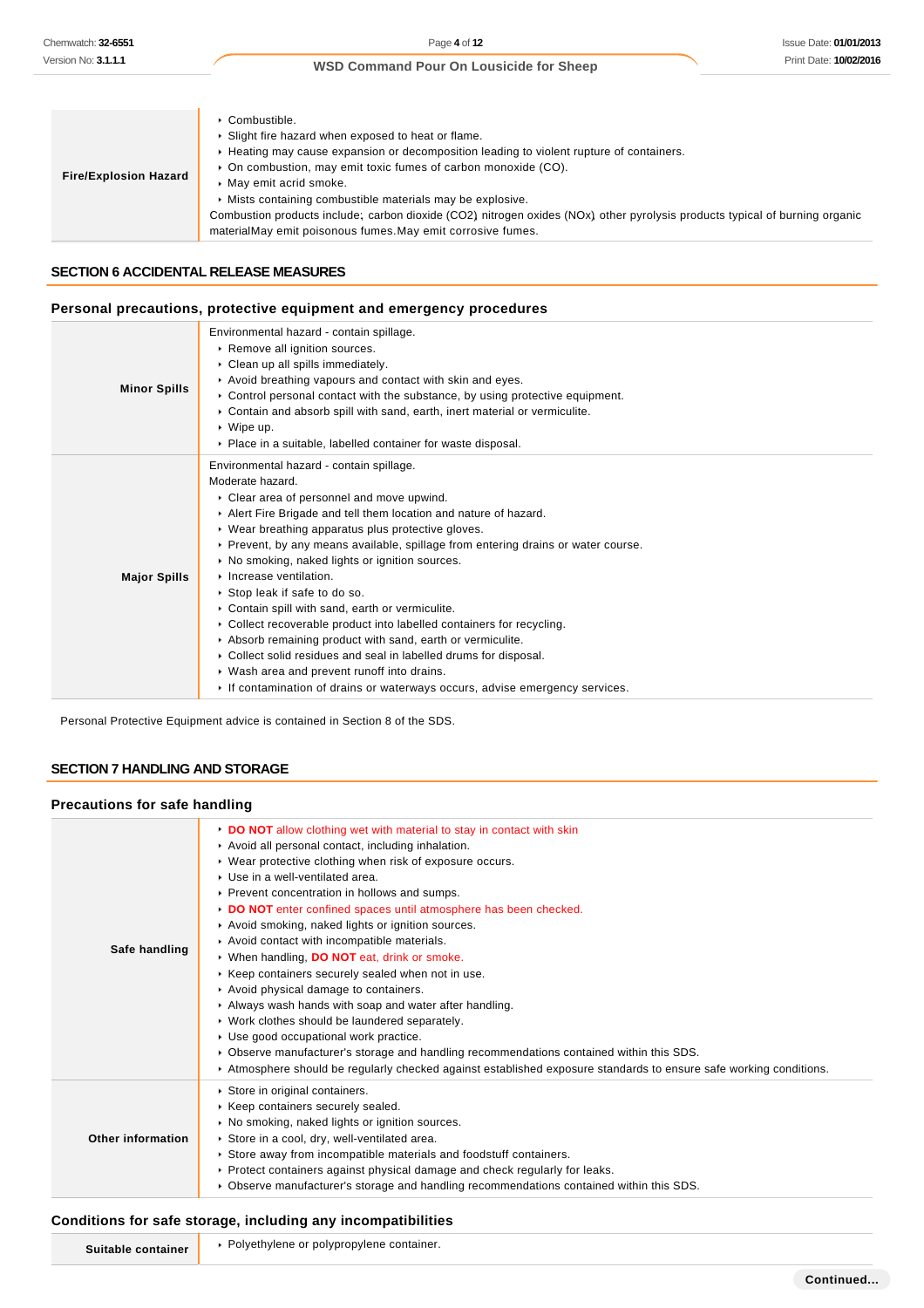**Storage incompatibility**

Avoid reaction with oxidising agents

Check all containers are clearly labelled and free from leaks.

## **SECTION 8 EXPOSURE CONTROLS / PERSONAL PROTECTION**

### **Control parameters**

### **OCCUPATIONAL EXPOSURE LIMITS (OEL)**

### **INGREDIENT DATA**

| <b>Source</b>                   | Ingredient             | <b>Material name</b>   | <b>TWA</b>          | <b>STEL</b>        | Peak          | <b>Notes</b> |
|---------------------------------|------------------------|------------------------|---------------------|--------------------|---------------|--------------|
| Australia Exposure<br>Standards | N-methyl-2-pyrrolidone | 1-Methyl-2-pyrrolidone | 103 mg/m $3/25$ ppm | 309 mg/m3 / 75 ppm | Not Available | Sk           |

#### **EMERGENCY LIMITS**

| Ingredient             | <b>Material name</b>                              |                     | TEEL-1    | TEEL-2 | TEEL-3   |
|------------------------|---------------------------------------------------|---------------------|-----------|--------|----------|
| N-methyl-2-pyrrolidone | Methyl 2-pyrrolidinone, 1-; (N-Methylpyrrolidone) |                     | $10$ ppm  | 10 ppm | $10$ ppm |
| N-methyl-2-pyrrolidone | Petroleum 50 thinner; (Paint thinner)             |                     | $5.5$ ppm | 61 ppm | 370 ppm  |
|                        |                                                   |                     |           |        |          |
| Ingredient             | <b>Original IDLH</b>                              | <b>Revised IDLH</b> |           |        |          |
| N-methyl-2-pyrrolidone | Not Available                                     | Not Available       |           |        |          |
| triflumuron            | Not Available<br>Not Available                    |                     |           |        |          |

### **MATERIAL DATA**

for N-methyl-2-pyrrolidone (NMP):

Reports of skin and eye irritation and chronic headaches have been reported in workers exposed to 1-methyl-2-pyrrolidone. The Australian ES is based on a 10-fold uncertainty factor of the no-observable-adverse-effect level (NOAEL) of 24 ppm where adverse respiratory effects were observed in a 4-week inhalation study in rats.

### **Exposure controls**

|                      | Engineering controls are used to remove a hazard or place a barrier between the worker and the hazard. Well-designed<br>engineering controls can be highly effective in protecting workers and will typically be independent of worker interactions to<br>provide this high level of protection.<br>The basic types of engineering controls are:<br>Process controls which involve changing the way a job activity or process is done to reduce the risk.<br>Enclosure and/or isolation of emission source which keeps a selected hazard "physically" away from the worker and<br>ventilation that strategically "adds" and "removes" air in the work environment. Ventilation can remove or dilute an air<br>contaminant if designed properly. The design of a ventilation system must match the particular process and chemical or<br>contaminant in use.<br>Employers may need to use multiple types of controls to prevent employee overexposure.<br>General exhaust is adequate under normal operating conditions. Local exhaust ventilation may be required in special<br>circumstances. If risk of overexposure exists, wear approved respirator. Supplied-air type respirator may be required in<br>special circumstances. Correct fit is essential to ensure adequate protection. Provide adequate ventilation in warehouses and<br>enclosed storage areas. Air contaminants generated in the workplace possess varying "escape" velocities which, in turn,<br>determine the "capture velocities" of fresh circulating air required to effectively remove the contaminant. |                                       |  |  |  |
|----------------------|-------------------------------------------------------------------------------------------------------------------------------------------------------------------------------------------------------------------------------------------------------------------------------------------------------------------------------------------------------------------------------------------------------------------------------------------------------------------------------------------------------------------------------------------------------------------------------------------------------------------------------------------------------------------------------------------------------------------------------------------------------------------------------------------------------------------------------------------------------------------------------------------------------------------------------------------------------------------------------------------------------------------------------------------------------------------------------------------------------------------------------------------------------------------------------------------------------------------------------------------------------------------------------------------------------------------------------------------------------------------------------------------------------------------------------------------------------------------------------------------------------------------------------------------------------------------------------------|---------------------------------------|--|--|--|
| Appropriate          | Type of Contaminant:                                                                                                                                                                                                                                                                                                                                                                                                                                                                                                                                                                                                                                                                                                                                                                                                                                                                                                                                                                                                                                                                                                                                                                                                                                                                                                                                                                                                                                                                                                                                                                | Air Speed:                            |  |  |  |
| engineering controls | solvent, vapours, degreasing etc., evaporating from tank (in still air).                                                                                                                                                                                                                                                                                                                                                                                                                                                                                                                                                                                                                                                                                                                                                                                                                                                                                                                                                                                                                                                                                                                                                                                                                                                                                                                                                                                                                                                                                                            | $0.25 - 0.5$ m/s<br>$(50-100)$ f/min) |  |  |  |
|                      | aerosols, fumes from pouring operations, intermittent container filling, low speed conveyer transfers,<br>welding, spray drift, plating acid fumes, pickling (released at low velocity into zone of active<br>generation)                                                                                                                                                                                                                                                                                                                                                                                                                                                                                                                                                                                                                                                                                                                                                                                                                                                                                                                                                                                                                                                                                                                                                                                                                                                                                                                                                           | $0.5 - 1$ m/s<br>(100-200 f/min.)     |  |  |  |
|                      | direct spray, spray painting in shallow booths, drum filling, conveyer loading, crusher dusts, gas<br>discharge (active generation into zone of rapid air motion)                                                                                                                                                                                                                                                                                                                                                                                                                                                                                                                                                                                                                                                                                                                                                                                                                                                                                                                                                                                                                                                                                                                                                                                                                                                                                                                                                                                                                   | $1 - 2.5$ m/s<br>(200-500 f/min.)     |  |  |  |
|                      | grinding, abrasive blasting, tumbling, high speed wheel generated dusts (released at high initial velocity<br>into zone of very high rapid air motion)                                                                                                                                                                                                                                                                                                                                                                                                                                                                                                                                                                                                                                                                                                                                                                                                                                                                                                                                                                                                                                                                                                                                                                                                                                                                                                                                                                                                                              | $2.5 - 10$ m/s<br>(500-2000 f/min.)   |  |  |  |
|                      | Within each range the appropriate value depends on:                                                                                                                                                                                                                                                                                                                                                                                                                                                                                                                                                                                                                                                                                                                                                                                                                                                                                                                                                                                                                                                                                                                                                                                                                                                                                                                                                                                                                                                                                                                                 |                                       |  |  |  |
|                      | Lower end of the range                                                                                                                                                                                                                                                                                                                                                                                                                                                                                                                                                                                                                                                                                                                                                                                                                                                                                                                                                                                                                                                                                                                                                                                                                                                                                                                                                                                                                                                                                                                                                              | Upper end of the range                |  |  |  |
|                      | 1: Room air currents minimal or favourable to capture                                                                                                                                                                                                                                                                                                                                                                                                                                                                                                                                                                                                                                                                                                                                                                                                                                                                                                                                                                                                                                                                                                                                                                                                                                                                                                                                                                                                                                                                                                                               | 1: Disturbing room air currents       |  |  |  |
|                      | 2: Contaminants of low toxicity or of nuisance value only.                                                                                                                                                                                                                                                                                                                                                                                                                                                                                                                                                                                                                                                                                                                                                                                                                                                                                                                                                                                                                                                                                                                                                                                                                                                                                                                                                                                                                                                                                                                          | 2: Contaminants of high toxicity      |  |  |  |
|                      |                                                                                                                                                                                                                                                                                                                                                                                                                                                                                                                                                                                                                                                                                                                                                                                                                                                                                                                                                                                                                                                                                                                                                                                                                                                                                                                                                                                                                                                                                                                                                                                     |                                       |  |  |  |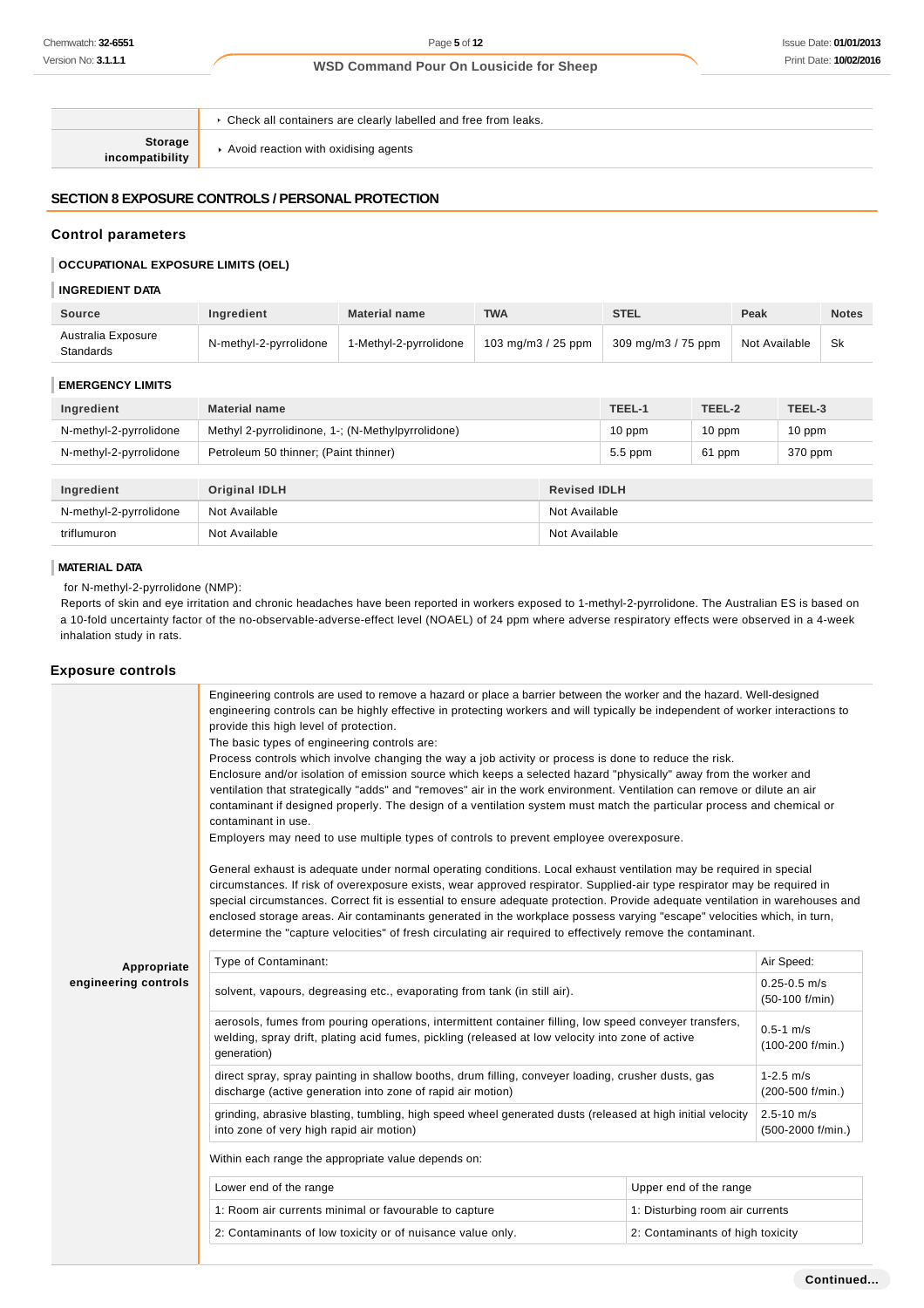|                              | 3: Intermittent, low production.                                                                                                                                                                                                                                                                                                                                                                                                                                                                                                                                                                                                                                                                                                                                                                                                                                                                                                                                   | 3: High production, heavy use |  |  |
|------------------------------|--------------------------------------------------------------------------------------------------------------------------------------------------------------------------------------------------------------------------------------------------------------------------------------------------------------------------------------------------------------------------------------------------------------------------------------------------------------------------------------------------------------------------------------------------------------------------------------------------------------------------------------------------------------------------------------------------------------------------------------------------------------------------------------------------------------------------------------------------------------------------------------------------------------------------------------------------------------------|-------------------------------|--|--|
|                              | 4: Large hood or large air mass in motion<br>4: Small hood-local control only                                                                                                                                                                                                                                                                                                                                                                                                                                                                                                                                                                                                                                                                                                                                                                                                                                                                                      |                               |  |  |
|                              | Simple theory shows that air velocity falls rapidly with distance away from the opening of a simple extraction pipe. Velocity<br>generally decreases with the square of distance from the extraction point (in simple cases). Therefore the air speed at the<br>extraction point should be adjusted, accordingly, after reference to distance from the contaminating source. The air velocity<br>at the extraction fan, for example, should be a minimum of 1-2 m/s (200-400 f/min) for extraction of solvents generated in a<br>tank 2 meters distant from the extraction point. Other mechanical considerations, producing performance deficits within the<br>extraction apparatus, make it essential that theoretical air velocities are multiplied by factors of 10 or more when extraction<br>systems are installed or used.                                                                                                                                  |                               |  |  |
| <b>Personal protection</b>   |                                                                                                                                                                                                                                                                                                                                                                                                                                                                                                                                                                                                                                                                                                                                                                                                                                                                                                                                                                    |                               |  |  |
| Eye and face<br>protection   | Safety glasses with side shields.<br>Chemical goggles.<br>▶ Contact lenses may pose a special hazard; soft contact lenses may absorb and concentrate irritants. A written policy<br>document, describing the wearing of lenses or restrictions on use, should be created for each workplace or task. This should<br>include a review of lens absorption and adsorption for the class of chemicals in use and an account of injury experience.<br>Medical and first-aid personnel should be trained in their removal and suitable equipment should be readily available. In the<br>event of chemical exposure, begin eye irrigation immediately and remove contact lens as soon as practicable. Lens should<br>be removed at the first signs of eye redness or irritation - lens should be removed in a clean environment only after<br>workers have washed hands thoroughly. [CDC NIOSH Current Intelligence Bulletin 59], [AS/NZS 1336 or national<br>equivalent] |                               |  |  |
| <b>Skin protection</b>       | See Hand protection below                                                                                                                                                                                                                                                                                                                                                                                                                                                                                                                                                                                                                                                                                                                                                                                                                                                                                                                                          |                               |  |  |
| <b>Hands/feet protection</b> | · Wear chemical protective gloves, e.g. PVC.<br>▶ Wear safety footwear or safety gumboots, e.g. Rubber                                                                                                                                                                                                                                                                                                                                                                                                                                                                                                                                                                                                                                                                                                                                                                                                                                                             |                               |  |  |
| <b>Body protection</b>       | See Other protection below                                                                                                                                                                                                                                                                                                                                                                                                                                                                                                                                                                                                                                                                                                                                                                                                                                                                                                                                         |                               |  |  |
| Other protection             | • Overalls.<br>▶ P.V.C. apron.<br>▶ Barrier cream.<br>Skin cleansing cream.<br>▶ Eye wash unit.                                                                                                                                                                                                                                                                                                                                                                                                                                                                                                                                                                                                                                                                                                                                                                                                                                                                    |                               |  |  |
| <b>Thermal hazards</b>       | Not Available                                                                                                                                                                                                                                                                                                                                                                                                                                                                                                                                                                                                                                                                                                                                                                                                                                                                                                                                                      |                               |  |  |

## **Recommended material(s)**

#### **GLOVE SELECTION INDEX**

Glove selection is based on a modified presentation of the:  **"Forsberg Clothing Performance Index".**

 The effect(s) of the following substance(s) are taken into account in the **computer-generated** selection:

WSD Command Pour On Lousicide for Sheep

| <b>Material</b> | <b>CPI</b> |
|-----------------|------------|
| <b>BUTYL</b>    | C          |
| NATURAL RUBBER  | C          |
| PE/EVAL/PE      | C          |
| <b>PVA</b>      | C          |

\* CPI - Chemwatch Performance Index

B: Satisfactory; may degrade after 4 hours continuous immersion C: Poor to Dangerous Choice for other than short term immersion

**NOTE**: As a series of factors will influence the actual performance of the glove, a final selection must be based on detailed observation. - \* Where the glove is to be used on a short term, casual or infrequent basis, factors such as "feel" or convenience (e.g. disposability), may dictate a choice of gloves which might otherwise be unsuitable following long-term or frequent use. A qualified practitioner should be consulted.

## **SECTION 9 PHYSICAL AND CHEMICAL PROPERTIES**

### **Information on basic physical and chemical properties**

**Appearance** Blue liquid; does not mix with water.

### **Respiratory protection**

Type AK Filter of sufficient capacity. (AS/NZS 1716 & 1715, EN 143:2000 & 149:2001, ANSI Z88 or national equivalent)

Where the concentration of gas/particulates in the breathing zone, approaches or exceeds the "Exposure Standard" (or ES), respiratory protection is required.

Degree of protection varies with both face-piece and Class of filter; the nature of protection varies with Type of filter.

| Required<br><b>Minimum</b><br><b>Protection Factor</b> | Half-Face<br>Respirator  | <b>Full-Face</b><br>Respirator | <b>Powered Air</b><br>Respirator |
|--------------------------------------------------------|--------------------------|--------------------------------|----------------------------------|
| up to $5 \times ES$                                    | AK-AUS /<br>Class 1      | -                              | AK-PAPR-AUS /<br>Class 1         |
| up to $25 \times ES$                                   | Air-line*                | AK-2                           | AK-PAPR-2                        |
| up to $50 \times ES$                                   | $\overline{\phantom{0}}$ | $AK-3$                         | $\overline{\phantom{a}}$         |
| $50+ x ES$                                             | ۰                        | Air-line**                     | $\blacksquare$                   |

### ^ - Full-face

A(All classes) = Organic vapours, B AUS or  $B1$  = Acid gasses,  $B2$  = Acid gas or hydrogen cyanide(HCN), B3 = Acid gas or hydrogen cyanide(HCN),  $E =$  Sulfur dioxide(SO2), G = Agricultural chemicals, K = Ammonia(NH3),  $Hg =$  Mercury, NO = Oxides of nitrogen, MB = Methyl bromide, AX = Low boiling point organic compounds(below 65 degC)

A: Best Selection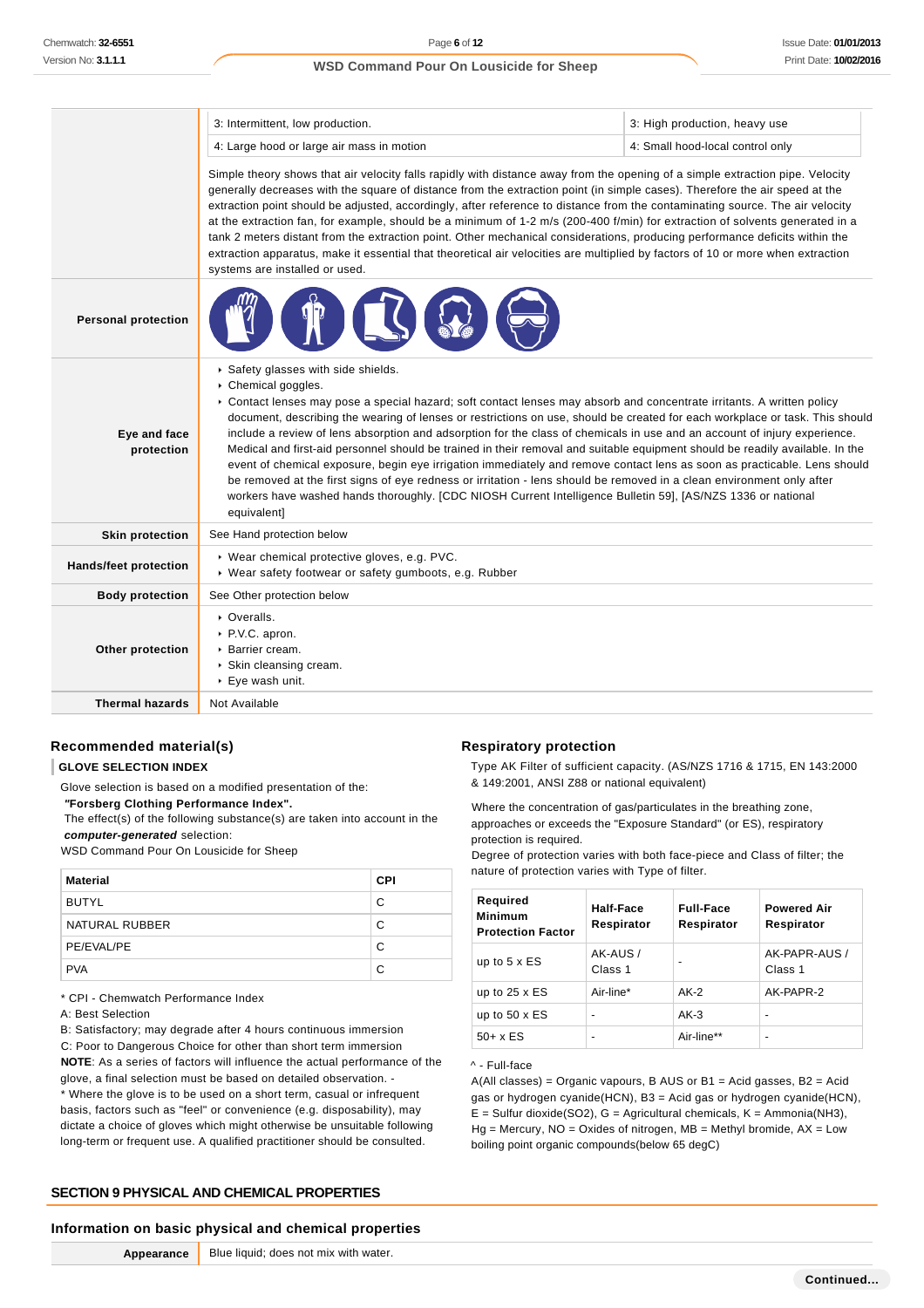| <b>Physical state</b>                           | Liquid         | <b>Relative density</b><br>(Water = $1$ )         | $0.9 - 1$      |
|-------------------------------------------------|----------------|---------------------------------------------------|----------------|
| Odour                                           | Not Available  | <b>Partition coefficient</b><br>n-octanol / water | Not Available  |
| <b>Odour threshold</b>                          | Not Available  | Auto-ignition<br>temperature (°C)                 | Not Available  |
| pH (as supplied)                                | Not Applicable | Decomposition<br>temperature                      | Not Available  |
| Melting point /<br>freezing point (°C)          | Not Available  | Viscosity (cSt)                                   | Not Available  |
| Initial boiling point<br>and boiling range (°C) | Not Available  | Molecular weight<br>(g/mol)                       | Not Applicable |
| Flash point (°C)                                | >160           | <b>Taste</b>                                      | Not Available  |
| <b>Evaporation rate</b>                         | Not Available  | <b>Explosive properties</b>                       | Not Available  |
| Flammability                                    | Not Applicable | <b>Oxidising properties</b>                       | Not Available  |
| <b>Upper Explosive Limit</b><br>(%)             | Not Available  | <b>Surface Tension</b><br>(dyn/cm or mN/m)        | Not Available  |
| <b>Lower Explosive Limit</b><br>(%)             | Not Available  | <b>Volatile Component</b><br>(%                   | Not Available  |
| Vapour pressure (kPa)                           | Not Available  | Gas group                                         | Not Available  |
| Solubility in water<br>(g/L)                    | Immiscible     | pH as a solution (1%)                             | Not Applicable |
| Vapour density (Air =<br>1)                     | Not Available  | VOC g/L                                           | Not Available  |

## **SECTION 10 STABILITY AND REACTIVITY**

| Reactivity                                    | See section 7                                                                                                                        |
|-----------------------------------------------|--------------------------------------------------------------------------------------------------------------------------------------|
| <b>Chemical stability</b>                     | • Unstable in the presence of incompatible materials.<br>▶ Product is considered stable.<br>Hazardous polymerisation will not occur. |
| Possibility of<br>hazardous reactions         | See section 7                                                                                                                        |
| <b>Conditions to avoid</b>                    | See section 7                                                                                                                        |
| Incompatible materials                        | See section 7                                                                                                                        |
| <b>Hazardous</b><br>decomposition<br>products | See section 5                                                                                                                        |

## **SECTION 11 TOXICOLOGICAL INFORMATION**

## **Information on toxicological effects**

| <b>Inhaled</b>      | Evidence shows, or practical experience predicts, that the material produces irritation of the respiratory system, in a<br>substantial number of individuals, following inhalation. In contrast to most organs, the lung is able to respond to a chemical<br>insult by first removing or neutralising the irritant and then repairing the damage. The repair process, which initially evolved to<br>protect mammalian lungs from foreign matter and antigens, may however, produce further lung damage resulting in the<br>impairment of gas exchange, the primary function of the lungs. Respiratory tract irritation often results in an inflammatory<br>response involving the recruitment and activation of many cell types, mainly derived from the vascular system.<br>Inhalation of high vapour concentrations of N-methyl-2-pyrrolidone (NMP) may produce mucous membrane irritation,<br>headache, giddiness, mental confusion and nausea. Fatalities were not recorded following inhalation of 180-200 mg/m3 for 2<br>hours by mice and following a 6 hour exposure to saturated vapours by rats.<br>Laboratory animals exposed to concentrations of 50 ppm for 8 hours daily for 20 days or 370 ppm for 6 hours daily for 10<br>days showed no gross or histopathological abnormalities |
|---------------------|---------------------------------------------------------------------------------------------------------------------------------------------------------------------------------------------------------------------------------------------------------------------------------------------------------------------------------------------------------------------------------------------------------------------------------------------------------------------------------------------------------------------------------------------------------------------------------------------------------------------------------------------------------------------------------------------------------------------------------------------------------------------------------------------------------------------------------------------------------------------------------------------------------------------------------------------------------------------------------------------------------------------------------------------------------------------------------------------------------------------------------------------------------------------------------------------------------------------------------------------------------------------------------------------------|
| Ingestion           | Accidental ingestion of the material may be damaging to the health of the individual.                                                                                                                                                                                                                                                                                                                                                                                                                                                                                                                                                                                                                                                                                                                                                                                                                                                                                                                                                                                                                                                                                                                                                                                                             |
| <b>Skin Contact</b> | Evidence exists, or practical experience predicts, that the material either produces inflammation of the skin in a substantial<br>number of individuals following direct contact, and/or produces significant inflammation when applied to the healthy intact<br>skin of animals, for up to four hours, such inflammation being present twenty-four hours or more after the end of the<br>exposure period. Skin irritation may also be present after prolonged or repeated exposure; this may result in a form of<br>contact dermatitis (nonallergic). The dermatitis is often characterised by skin redness (erythema) and swelling (oedema)<br>which may progress to blistering (vesiculation), scaling and thickening of the epidermis. At the microscopic level there may<br>be intercellular oedema of the spongy layer of the skin (spongiosis) and intracellular oedema of the epidermis.                                                                                                                                                                                                                                                                                                                                                                                                  |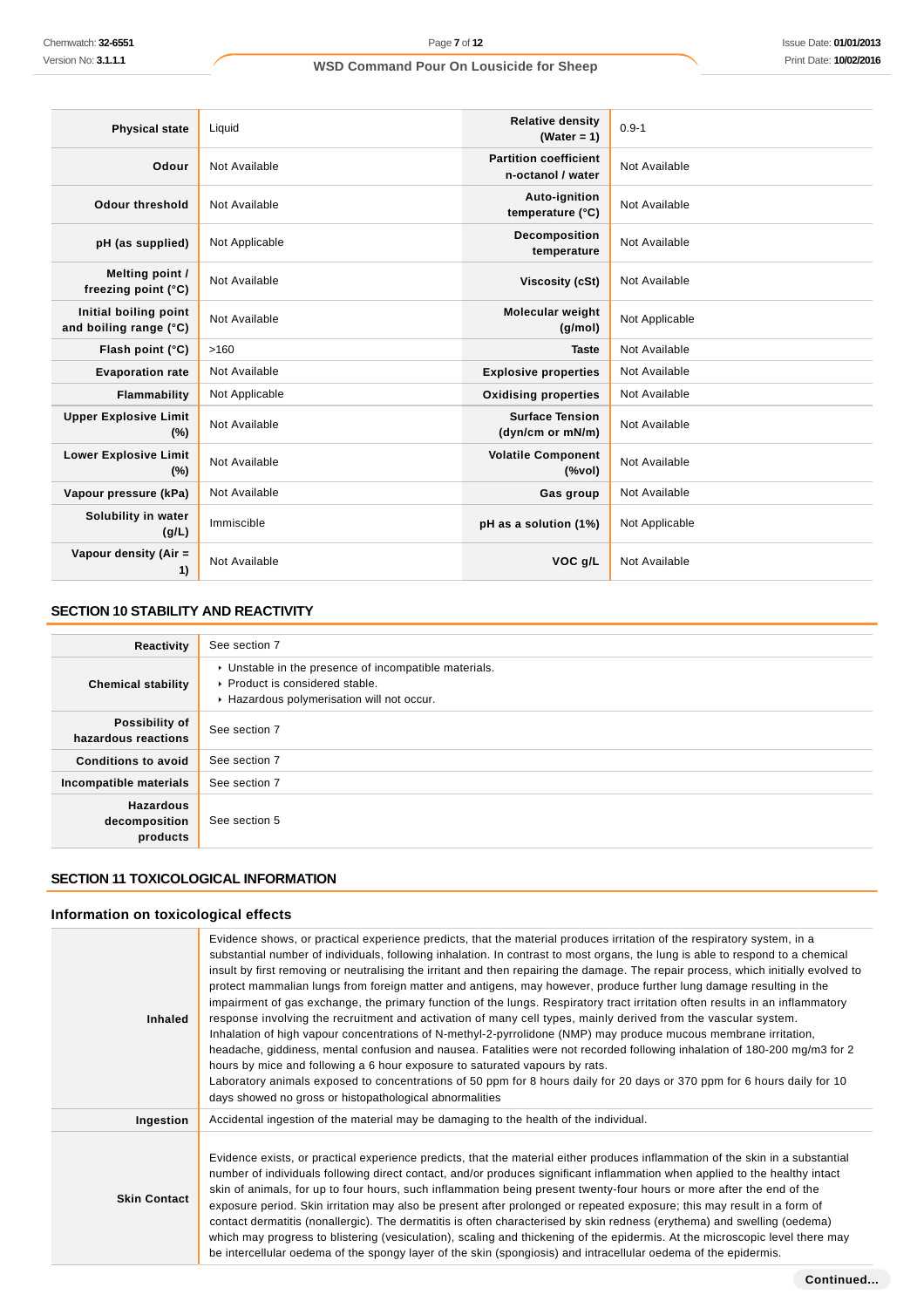|                                             | The material may accentuate any pre-existing dermatitis condition<br>Skin contact with the material may damage the health of the individual; systemic effects may result following absorption.<br>Prolonged contact with N-methyl-2-pyrrolidone (NMP) reportedly causes severe dermatitis with redness, cracking, swelling,<br>blisters and oedema.<br>An instance of severe skin irritation after a few days work with NMP shows latex rubber gloves as giving insufficient<br>protection. A review article casts doubts on reliability of animal single patch tests, i.e Draize tests.<br>[Irritant Cutaneous Reaction to NMP, Contact Dermatitis 27: 148-150, 1992]<br>Open cuts, abraded or irritated skin should not be exposed to this material<br>Entry into the blood-stream through, for example, cuts, abrasions, puncture wounds or lesions, may produce systemic injury<br>with harmful effects. Examine the skin prior to the use of the material and ensure that any external damage is suitably<br>protected.                                                                                                                                                                                                                                                                                                                               |                                    |  |
|---------------------------------------------|------------------------------------------------------------------------------------------------------------------------------------------------------------------------------------------------------------------------------------------------------------------------------------------------------------------------------------------------------------------------------------------------------------------------------------------------------------------------------------------------------------------------------------------------------------------------------------------------------------------------------------------------------------------------------------------------------------------------------------------------------------------------------------------------------------------------------------------------------------------------------------------------------------------------------------------------------------------------------------------------------------------------------------------------------------------------------------------------------------------------------------------------------------------------------------------------------------------------------------------------------------------------------------------------------------------------------------------------------------|------------------------------------|--|
| Eye                                         | Direct contact with the liquid N-methyl-2-pyrrolidone (NMP) may produce painful burning or stinging of the eyes and lids,<br>watering and inflammation of the conjunctiva and temporary corneal clouding.<br>Evidence exists, or practical experience predicts, that the material may cause eye irritation in a substantial number of<br>individuals and/or may produce significant ocular lesions which are present twenty-four hours or more after instillation into the<br>eye(s) of experimental animals. Repeated or prolonged eye contact may cause inflammation characterised by a temporary<br>redness (similar to windburn) of the conjunctiva (conjunctivitis); temporary impairment of vision and/or other transient eye<br>damage/ulceration may occur.                                                                                                                                                                                                                                                                                                                                                                                                                                                                                                                                                                                        |                                    |  |
| <b>Chronic</b>                              | Long-term exposure to respiratory irritants may result in disease of the airways involving difficult breathing and related<br>systemic problems.<br>There is sufficient evidence to provide a strong presumption that human exposure to the material may result in<br>developmental toxicity, generally on the basis of:<br>- clear results in appropriate animal studies where effects have been observed in the absence of marked maternal toxicity, or<br>at around the same dose levels as other toxic effects but which are not secondary non-specific consequences of the other<br>toxic effects.<br>Limited evidence suggests that repeated or long-term occupational exposure may produce cumulative health effects<br>involving organs or biochemical systems.<br>There exists limited evidence that shows that skin contact with the material is capable either of inducing a sensitisation<br>reaction in a significant number of individuals, and/or of producing positive response in experimental animals.<br>The teratogenic potential, subchronic and long term inhalation toxicity of N-methyl-2-pyrrolidone (NMP has been studied in<br>rats. No evidence of nephrotoxicity was seen.<br>No carcinogenic effects were observed. Very high doses are embryotoxic to rats and mice. Reproductive effects have been<br>reported in animals. |                                    |  |
| <b>WSD Command Pour</b><br>On Lousicide for | <b>TOXICITY</b><br>Not Available                                                                                                                                                                                                                                                                                                                                                                                                                                                                                                                                                                                                                                                                                                                                                                                                                                                                                                                                                                                                                                                                                                                                                                                                                                                                                                                           | <b>IRRITATION</b><br>Not Available |  |
| Sheep                                       |                                                                                                                                                                                                                                                                                                                                                                                                                                                                                                                                                                                                                                                                                                                                                                                                                                                                                                                                                                                                                                                                                                                                                                                                                                                                                                                                                            |                                    |  |
|                                             | <b>TOXICITY</b>                                                                                                                                                                                                                                                                                                                                                                                                                                                                                                                                                                                                                                                                                                                                                                                                                                                                                                                                                                                                                                                                                                                                                                                                                                                                                                                                            | <b>IRRITATION</b>                  |  |
| N-methyl-                                   | dermal (rat) LD50: >5000 mg/kg[1]                                                                                                                                                                                                                                                                                                                                                                                                                                                                                                                                                                                                                                                                                                                                                                                                                                                                                                                                                                                                                                                                                                                                                                                                                                                                                                                          | *[Manufacturer]                    |  |
| $2$ marginalized                            | $\lambda$ and $\lambda$ and $\lambda$ and $\lambda$ and $\lambda$                                                                                                                                                                                                                                                                                                                                                                                                                                                                                                                                                                                                                                                                                                                                                                                                                                                                                                                                                                                                                                                                                                                                                                                                                                                                                          |                                    |  |

| 2-pyrrolidone | Inhalation (rat) LC50: 8300 ppm/4H <sup>[2]</sup>                                                                     | Eye (rabbit): 100 mg - moderate |
|---------------|-----------------------------------------------------------------------------------------------------------------------|---------------------------------|
|               | Oral (rat) LD50: 3914 mg/kg] <sup>[2]</sup>                                                                           |                                 |
|               | <b>TOXICITY</b>                                                                                                       | <b>IRRITATION</b>               |
| triflumuron   | dermal (rat) LD50: >5000 mg/kg <sup>[2]</sup>                                                                         |                                 |
|               | Inhalation (rat) LC50: > 0.119 mg/L/4h <sup>*[2]</sup>                                                                | Eye: non-irritant **            |
|               | Inhalation (rat) LC50: >0.12 mg/l/4h (aerosol) <sup>*[2]</sup>                                                        | Skin: non-irritant **           |
|               | Inhalation (rat) LC50: >1.6 mg/l/4h (dust) <sup>*[2]</sup>                                                            | sol)*                           |
|               | Oral (rat) LD50: >5000 mg/kg <sup>*[2]</sup>                                                                          |                                 |
| Legend:       | 1. Value obtained from Europe ECHA Registered Substances - Acute toxicity 2.* Value obtained from manufacturer's SDS. |                                 |

Unless otherwise specified data extracted from RTECS - Register of Toxic Effect of chemical Substances

**N-METHYL-2-PYRROLIDONE**

Asthma-like symptoms may continue for months or even years after exposure to the material ceases. This may be due to a non-allergenic condition known as reactive airways dysfunction syndrome (RADS) which can occur following exposure to high levels of highly irritating compound. Key criteria for the diagnosis of RADS include the absence of preceding respiratory disease, in a non-atopic individual, with abrupt onset of persistent asthma-like symptoms within minutes to hours of a documented exposure to the irritant. A reversible airflow pattern, on spirometry, with the presence of moderate to severe bronchial hyperreactivity on methacholine challenge testing and the lack of minimal lymphocytic inflammation, without eosinophilia, have also been included in the criteria for diagnosis of RADS. RADS (or asthma) following an irritating inhalation is an infrequent disorder with rates related to the concentration of and duration of exposure to the irritating substance. Industrial bronchitis, on the other hand, is a disorder that occurs as result of exposure due to high concentrations of irritating substance (often particulate in nature) and is completely reversible after exposure ceases. The disorder is characterised by dyspnea, cough and mucus production.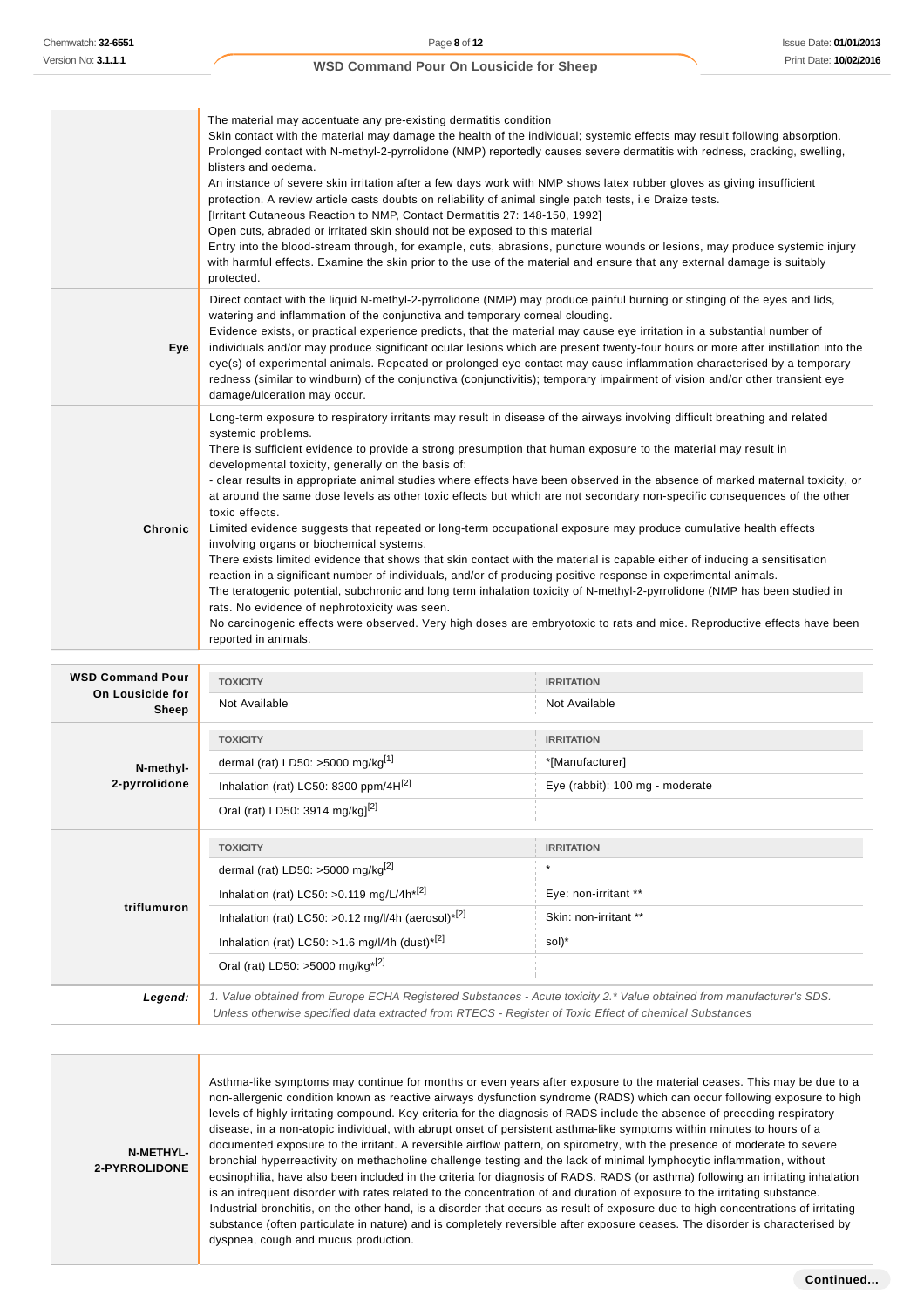T.

## **WSD Command Pour On Lousicide for Sheep**

|                              | for N-methyl-2-pyrrolidone (NMP):                                                                                                                                                                                                                             |                 |                                                                                                                           |
|------------------------------|---------------------------------------------------------------------------------------------------------------------------------------------------------------------------------------------------------------------------------------------------------------|-----------------|---------------------------------------------------------------------------------------------------------------------------|
|                              | <b>Acute toxicity:</b> In rats, NMP is absorbed rapidly after inhalation, oral, and dermal administration, distributed throughout the<br>organism, and eliminated mainly by hydroxylation to polar compounds, which are excreted via urine. About 80% of the  |                 |                                                                                                                           |
|                              | administered dose is excreted as NMP and NMP metabolites within 24 h. A probably dose-dependent yellow coloration of the                                                                                                                                      |                 |                                                                                                                           |
|                              | urine in rodents is observed. The major metabolite is 5-hydroxy-N-methyl-2-pyrrolidone.                                                                                                                                                                       |                 |                                                                                                                           |
|                              | Studies in humans show comparable results. Dermal penetration through human skin has been shown to be very rapid. NMP                                                                                                                                         |                 |                                                                                                                           |
|                              | is rapidly biotransformed by hydroxylation to 5-hydroxy-N-methyl-2-pyrrolidone, which is further oxidized                                                                                                                                                     |                 |                                                                                                                           |
|                              | to N-methylsuccinimide; this intermediate is further hydroxylated to 2-hydroxy-N-methylsuccinimide. These metabolites are<br>all colourless. The excreted amounts of NMP metabolites in the urine after inhalation or oral intake represented about 100%      |                 |                                                                                                                           |
|                              | and 65% of the administered doses, respectively.                                                                                                                                                                                                              |                 |                                                                                                                           |
|                              | NMP has a low potential for skin irritation and a moderate potential for eye irritation in rabbits. Repeated daily doses of 450                                                                                                                               |                 |                                                                                                                           |
|                              | mg/kg body weight administered to the skin caused painful and severe haemorrhage and eschar formation in rabbits. These                                                                                                                                       |                 |                                                                                                                           |
|                              | adverse effects have not been seen in workers occupationally exposed to pure NMP, but they have been observed after                                                                                                                                           |                 |                                                                                                                           |
|                              | dermal exposure to NMP used in cleaning processes. No sensitisation potential has been observed.<br>In acute toxicity studies in rodents, NMP showed low toxicity. Uptake of oral, dermal, or inhaled acutely toxic doses causes                              |                 |                                                                                                                           |
|                              | functional disturbances and depressions in the central nervous system. Local irritation effects were observed in the                                                                                                                                          |                 |                                                                                                                           |
|                              | respiratory tract when NMP was inhaled and in the pyloric and gastrointestinal tracts after oral administration. In humans,                                                                                                                                   |                 |                                                                                                                           |
|                              | there was no irritative effect in the respiratory system after an 8-h exposure to 50 mg/m3.                                                                                                                                                                   |                 |                                                                                                                           |
|                              | Repeat dose toxicity: There is no clear toxicity profile of NMP after multiple administration. In a 28-day dietary study in                                                                                                                                   |                 |                                                                                                                           |
|                              | rats, a compound-related decrease in body weight gain was observed in males at 1234 mg/kg body weight and in females at                                                                                                                                       |                 |                                                                                                                           |
|                              | dose levels. The no-observed-adverse-effect level (NOAEL) was 429 mg/kg body weight in males and 1548 mg/kg body                                                                                                                                              |                 | 2268 mg/kg body weight. Testicular degeneration and atrophy in males and thymic atrophy in females were observed at these |
|                              | weight in females. In a 28-day intubation study in rats, a dose-dependent increase in relative liver and kidney weights and a                                                                                                                                 |                 |                                                                                                                           |
|                              | decrease in lymphocyte count in both sexes were observed at 1028 mg/kg body weight. The NOAEL in this study was 514                                                                                                                                           |                 |                                                                                                                           |
|                              | mg/kg body weight. In another rat study, daily dietary intake for 90 days caused decreased body weights at doses of 433                                                                                                                                       |                 |                                                                                                                           |
|                              | and 565 mg/kg body weight in males and females, respectively. There were also neurobehavioural effects at these dose                                                                                                                                          |                 |                                                                                                                           |
|                              | levels. The NOAELs in males and females were 169 and 217 mg/kg body weight, respectively.                                                                                                                                                                     |                 |                                                                                                                           |
|                              | The toxicity profile after exposure to airborne NMP depends strongly on the ratio of vapour to aerosol and on the area of<br>exposure (i.e., head-only or whole-body exposure). Because of higher skin absorption for the aerosol, uptake is higher in        |                 |                                                                                                                           |
|                              | animals exposed to aerosol than in those exposed to vapour at similar concentrations. Studies in female rats exposed head                                                                                                                                     |                 |                                                                                                                           |
|                              | only to 1000 mg/m3 showed only minor nasal irritation, but massive mortality and severe effects on major organs were                                                                                                                                          |                 |                                                                                                                           |
|                              | observed when the females were whole-body exposed to the same concentration of coarse droplets at high relative humidity.                                                                                                                                     |                 |                                                                                                                           |
|                              | Several studies in rats following repeated exposure to NMP at concentrations between 100 and 1000 mg/m3 have shown                                                                                                                                            |                 |                                                                                                                           |
|                              | systemic toxicity effects at the lower dose levels. In most of the studies, the effects were not observed after a 4-week<br>observation period.                                                                                                               |                 |                                                                                                                           |
|                              | In rats, exposure to 3000 mg NMP/m3 (head only) for 6 h/day, 5 days/week, for 13 weeks caused a decrease in body weight                                                                                                                                       |                 |                                                                                                                           |
|                              | gain, an increase in erythrocytes, haemoglobin, haematocrit, and mean corpuscular volume, decreased absolute testis                                                                                                                                           |                 |                                                                                                                           |
|                              | weight, and cell loss in the germinal epithelium of the testes. The NOAEL was 500 mg/m3.                                                                                                                                                                      |                 |                                                                                                                           |
|                              | There are no data in humans after repeated-dose exposure.                                                                                                                                                                                                     |                 |                                                                                                                           |
|                              | Carcinogenicity: NMP did not show any clear evidence for carcinogenicity in rats exposed to concentrations up to 400<br>mg/m3 in a long-term inhalation study.                                                                                                |                 |                                                                                                                           |
|                              | Genotoxicity: The mutagenic potential of NMP is weak. Only a slight increase in the number of revertants was observed                                                                                                                                         |                 |                                                                                                                           |
|                              | when tested in a Salmonella assay with base-pair substitution strains. NMP has been shown to induce aneuploidy in                                                                                                                                             |                 |                                                                                                                           |
|                              | yeast Saccharomyces cerevisiae cells. No investigations regarding mutagenicity in humans were available.                                                                                                                                                      |                 |                                                                                                                           |
|                              | Reproductive toxicity: In a two-generation reproduction study in rats, whole-body exposure of both males and females to                                                                                                                                       |                 |                                                                                                                           |
|                              | 478 mg/m3 of NMP vapour for 6 h/day, 7 days/week, for a minimum of 100 days (pre-mating, mating, gestation, and                                                                                                                                               |                 |                                                                                                                           |
|                              | lactation periods) resulted in a 7% decrease in fetal weight in the F1 offspring. A 4-11% transient, non-dose-dependent<br>decrease was observed in the average pup weight at all exposure levels tested (41, 206, and 478 mg/m3).                            |                 |                                                                                                                           |
|                              | Developmental toxicity: When NMP was administered dermally, developmental toxicity was registered in rats at 750 mg/kg                                                                                                                                        |                 |                                                                                                                           |
|                              | body weight. The observed effects were increased preimplantation losses, decreased fetal weights, and delayed ossification.                                                                                                                                   |                 |                                                                                                                           |
|                              | The NOAEL for both developmental effects and maternal toxicity (decreased body weight gain) was 237 mg/kg body weight.                                                                                                                                        |                 |                                                                                                                           |
|                              | Inhalation studies in rats (whole-body exposure) demonstrated developmental toxicity as increased preimplantation loss                                                                                                                                        |                 |                                                                                                                           |
|                              | without significant effect on implantation rate or number of live fetuses at 680 mg/m3 and behavioural developmental toxicity<br>at 622 mg/m3. In an inhalation study (whole-body exposure), the NOAEL for maternal effects was 100 mg/m3, and the            |                 |                                                                                                                           |
|                              | NOAEL for developmental effects was 360 mg/m3.                                                                                                                                                                                                                |                 |                                                                                                                           |
|                              |                                                                                                                                                                                                                                                               |                 |                                                                                                                           |
|                              | A tolerable inhalation concentration, 0.3 mg/m3, based on mortality and organ damage, is expected to be protective against                                                                                                                                    |                 |                                                                                                                           |
|                              | any possible reproductive toxicity. Similarly, an oral tolerable intake of 0.6 mg/kg body weight per day, based on a 90-day                                                                                                                                   |                 |                                                                                                                           |
|                              | study, is expected to provide adequate protection against possible reproductive effects. Because of non-existent data on the<br>exposure of the general population and very limited information on occupational exposure, no meaningful risk characterisation |                 |                                                                                                                           |
|                              | can be performed                                                                                                                                                                                                                                              |                 |                                                                                                                           |
|                              | [* The Pesticides Manual, Incorporating The Agrochemicals Handbook, 10th Edition, Editor Clive Tomlin, 1994,                                                                                                                                                  |                 |                                                                                                                           |
| <b>TRIFLUMURON</b>           | <b>British Crop Protection Council]</b>                                                                                                                                                                                                                       |                 |                                                                                                                           |
|                              | Toxicity Class: WHO Table 5, EPA IV * ADI: 0.0072 mg/kg * NOEL (2 y) for rats 20 mg/kg diet; (12 m) for mice and dogs 20                                                                                                                                      |                 |                                                                                                                           |
|                              | mg/kg diet * ** [Bayer]                                                                                                                                                                                                                                       |                 |                                                                                                                           |
|                              |                                                                                                                                                                                                                                                               | Carcinogenicity |                                                                                                                           |
| <b>Acute Toxicity</b>        | O                                                                                                                                                                                                                                                             |                 | O                                                                                                                         |
| Skin<br>Irritation/Corrosion | ✔                                                                                                                                                                                                                                                             | Reproductivity  | ✔                                                                                                                         |
|                              |                                                                                                                                                                                                                                                               |                 |                                                                                                                           |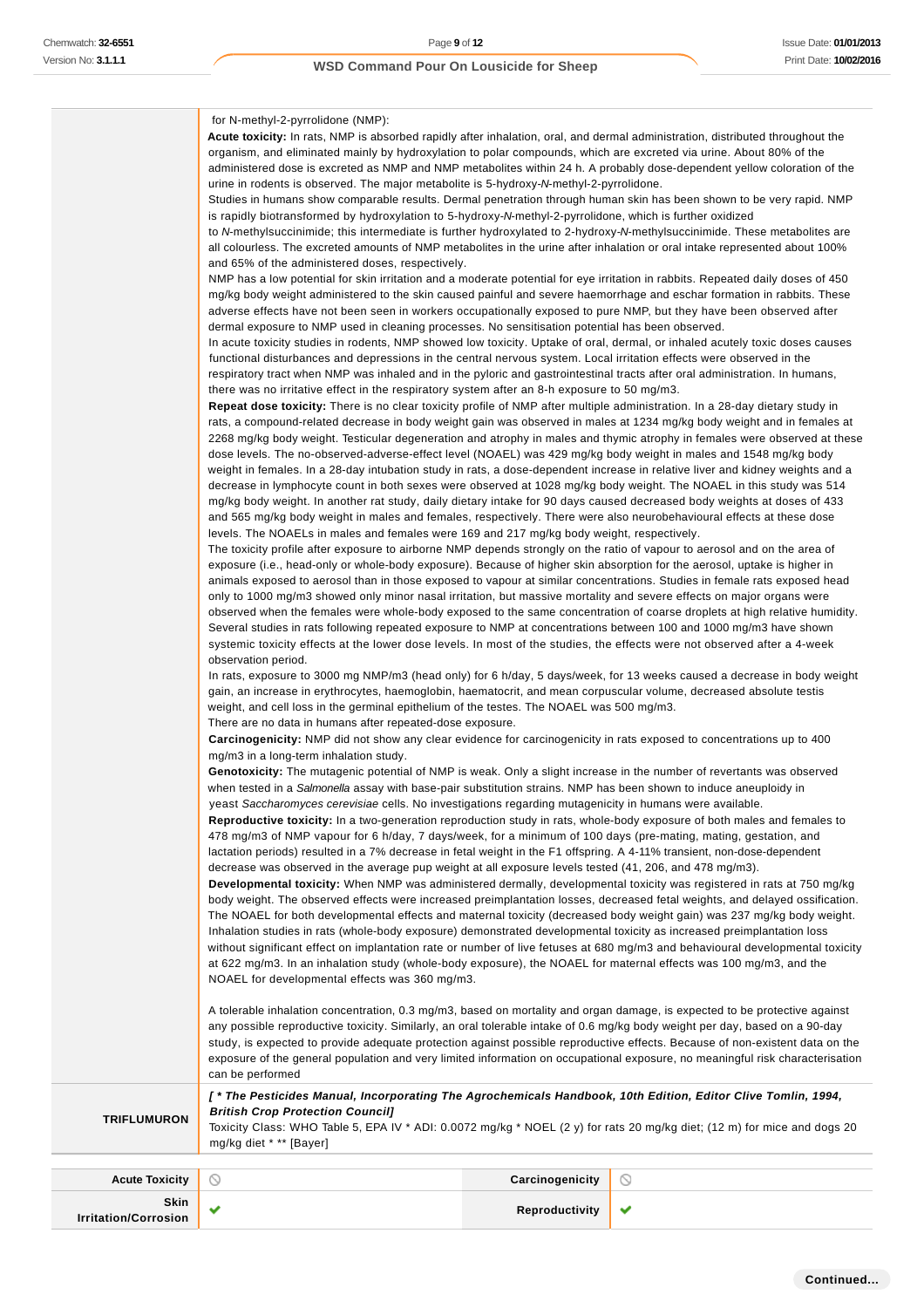| Serious Eye<br>Damage/Irritation     | v                   | <b>STOT - Single<br/>Exposure</b> |                                                                                                                                                                    |
|--------------------------------------|---------------------|-----------------------------------|--------------------------------------------------------------------------------------------------------------------------------------------------------------------|
| Respiratory or Skin<br>sensitisation | $\circlearrowright$ | STOT - Repeated<br>Exposure       |                                                                                                                                                                    |
| <b>Mutagenicity</b>                  | N                   | <b>Aspiration Hazard</b>          | $\circ$                                                                                                                                                            |
|                                      |                     | Legend:                           | $\blacktriangleright$ - Data available but does not fill the criteria for classification<br>$\blacktriangleright$ - Data required to make classification available |

 $\bigcirc$  – Data Not Available to make classification

## **SECTION 12 ECOLOGICAL INFORMATION**

## **Toxicity**

| Ingredient                 | Endpoint                                                                                                                                                                                                                                                                                                                                                                            | Test Duration (hr) | <b>Species</b>                | Value       | <b>Source</b> |
|----------------------------|-------------------------------------------------------------------------------------------------------------------------------------------------------------------------------------------------------------------------------------------------------------------------------------------------------------------------------------------------------------------------------------|--------------------|-------------------------------|-------------|---------------|
| N-methyl-<br>2-pyrrolidone | EC50                                                                                                                                                                                                                                                                                                                                                                                | 48                 | Crustacea                     | ca.4897mg/L | 1             |
| N-methyl-<br>2-pyrrolidone | EC50                                                                                                                                                                                                                                                                                                                                                                                | 384                | Crustacea                     | 133.481mg/L | 3             |
| N-methyl-<br>2-pyrrolidone | LC50                                                                                                                                                                                                                                                                                                                                                                                | 96                 | Fish                          | 464mg/L     |               |
| N-methyl-<br>2-pyrrolidone | <b>NOEC</b>                                                                                                                                                                                                                                                                                                                                                                         | 504                | Crustacea                     | $12.5$ mg/L | 2             |
| N-methyl-<br>2-pyrrolidone | EC50                                                                                                                                                                                                                                                                                                                                                                                | 72                 | Algae or other aguatic plants | $>500$ mg/L | 2             |
| triflumuron                | LC50                                                                                                                                                                                                                                                                                                                                                                                | 96                 | Fish                          | 3.788mg/L   | 3             |
| Legend:                    | Extracted from 1. IUCLID Toxicity Data 2. Europe ECHA Registered Substances - Ecotoxicological Information - Aquatic Toxicity<br>3. EPIWIN Suite V3.12 - Aquatic Toxicity Data (Estimated) 4. US EPA, Ecotox database - Aquatic Toxicity Data 5. ECETOC<br>Aquatic Hazard Assessment Data 6. NITE (Japan) - Bioconcentration Data 7. METI (Japan) - Bioconcentration Data 8. Vendor |                    |                               |             |               |

Toxic to bees.

**DO NOT** discharge into sewer or waterways.

Data

## **Persistence and degradability**

| Ingredient             | Persistence: Water/Soil | Persistence: Air |
|------------------------|-------------------------|------------------|
| N-methyl-2-pyrrolidone | LOW                     | LOW              |
| triflumuron            | <b>HIGH</b>             | <b>HIGH</b>      |

## **Bioaccumulative potential**

| Ingredient             | <b>Bioaccumulation</b>      |
|------------------------|-----------------------------|
| N-methyl-2-pyrrolidone | LOW (BCF = $0.16$ )         |
| triflumuron            | MEDIUM (LogKOW = $4.2401$ ) |

### **Mobility in soil**

| Ingredient             | <b>Mobility</b>      |
|------------------------|----------------------|
| N-methyl-2-pyrrolidone | LOW (KOC = $20.94$ ) |
| triflumuron            | LOW ( $KOC = 1146$ ) |

## **SECTION 13 DISPOSAL CONSIDERATIONS**

#### **Waste treatment methods Product / Packaging disposal** Recycle wherever possible or consult manufacturer for recycling options. Consult State Land Waste Authority for disposal. Bury or incinerate residue at an approved site. Recycle containers if possible, or dispose of in an authorised landfill.

## **SECTION 14 TRANSPORT INFORMATION**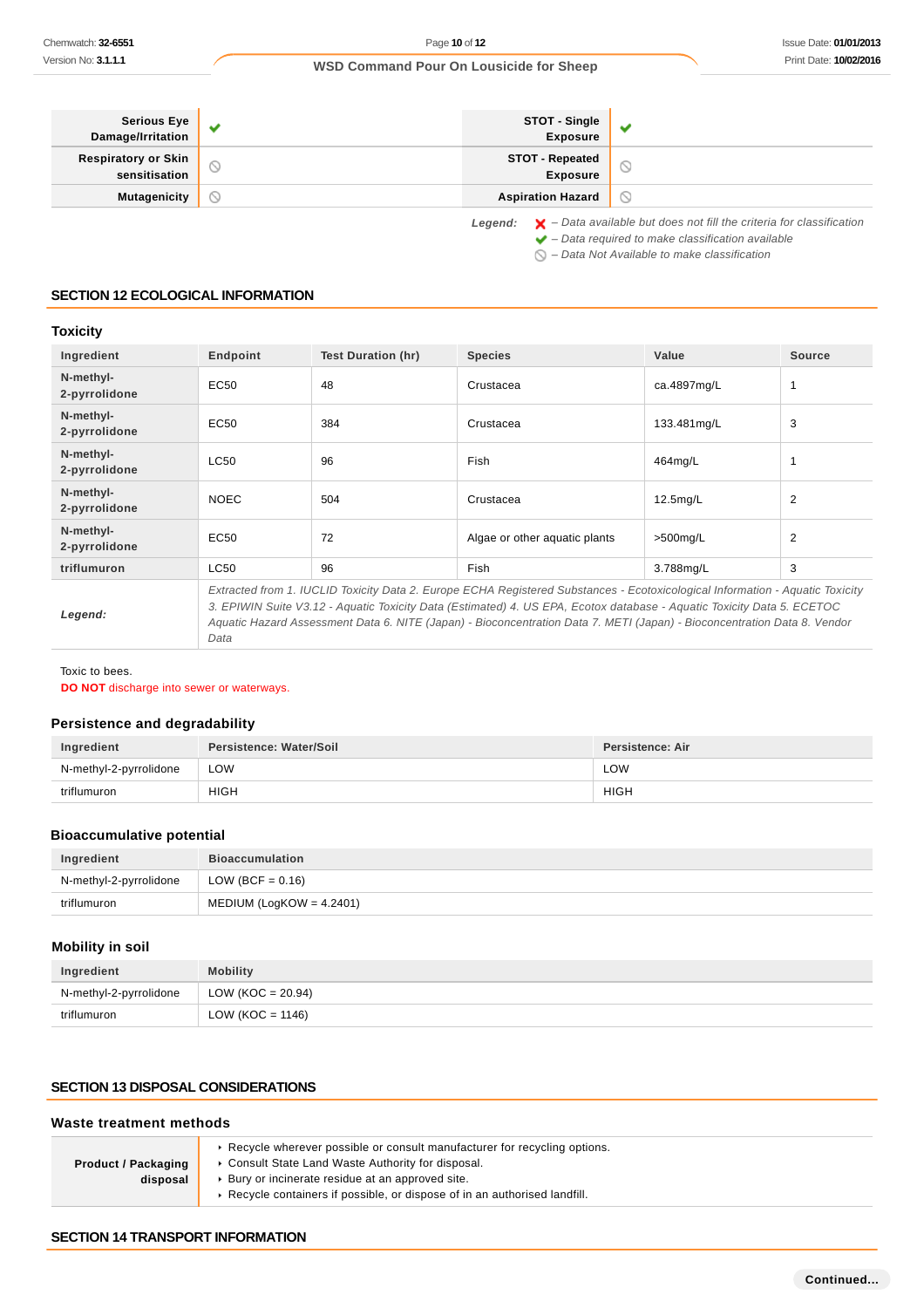### Issue Date: **01/01/2013** Print Date: **10/02/2016**

### **WSD Command Pour On Lousicide for Sheep**

### **Labels Required**

| <b>Marine</b> | <b>NO</b>        |
|---------------|------------------|
| ''            | NI∩t<br>blicable |

### **Land transport (ADG): NOT REGULATED FOR TRANSPORT OF DANGEROUS GOODS**

### **Air transport (ICAO-IATA / DGR): NOT REGULATED FOR TRANSPORT OF DANGEROUS GOODS**

### **Sea transport (IMDG-Code / GGVSee): NOT REGULATED FOR TRANSPORT OF DANGEROUS GOODS**

### **Transport in bulk according to Annex II of MARPOL and the IBC code**

| <b>Source</b>                                                                             | Ingredient             | <b>Pollution Category</b> |
|-------------------------------------------------------------------------------------------|------------------------|---------------------------|
| IMO MARPOL (Annex II)<br>- List of Noxious Liquid<br>Substances Carried in<br><b>Bulk</b> | N-methyl-2-pyrrolidone | $\checkmark$              |

### **SECTION 15 REGULATORY INFORMATION**

## **Safety, health and environmental regulations / legislation specific for the substance or mixture**

### **N-METHYL-2-PYRROLIDONE(872-50-4) IS FOUND ON THE FOLLOWING REGULATORY LISTS**

Australia Exposure Standards Australia Hazardous Substances Information System - Consolidated Lists

**TRIFLUMURON(64628-44-0) IS FOUND ON THE FOLLOWING REGULATORY LISTS**

Australia Inventory of Chemical Substances (AICS) International Agency for Research on Cancer (IARC) - Agents Classified by the IARC Monographs

Australia Inventory of Chemical Substances (AICS)

| <b>National Inventory</b>        | <b>Status</b>                                                                                                                                                                                   |
|----------------------------------|-------------------------------------------------------------------------------------------------------------------------------------------------------------------------------------------------|
| Australia - AICS                 | Y                                                                                                                                                                                               |
| Canada - DSL                     | N (triflumuron)                                                                                                                                                                                 |
| Canada - NDSL                    | N (triflumuron; N-methyl-2-pyrrolidone)                                                                                                                                                         |
| China - IECSC                    | N (triflumuron)                                                                                                                                                                                 |
| Europe - EINEC /<br>ELINCS / NLP | Y                                                                                                                                                                                               |
| Japan - ENCS                     | N (triflumuron)                                                                                                                                                                                 |
| Korea - KECI                     | Y                                                                                                                                                                                               |
| New Zealand - NZIoC              | Y                                                                                                                                                                                               |
| Philippines - PICCS              | N (triflumuron)                                                                                                                                                                                 |
| USA - TSCA                       | N (triflumuron)                                                                                                                                                                                 |
| Legend:                          | $Y = All$ ingredients are on the inventory<br>$N = Not$ determined or one or more ingredients are not on the inventory and are not exempt from listing(see specific ingredients<br>in brackets) |

### **SECTION 16 OTHER INFORMATION**

### **Other information**

### **Ingredients with multiple cas numbers**

| Name                   | <b>AS No:</b>        |
|------------------------|----------------------|
| N-methyl-2-pyrrolidone | 26138-58-9, 872-50-4 |
|                        |                      |

Classification of the preparation and its individual components has drawn on official and authoritative sources as well as independent review by the Chemwatch Classification committee using available literature references.

A list of reference resources used to assist the committee may be found at: www.chemwatch.net

The SDS is a Hazard Communication tool and should be used to assist in the Risk Assessment. Many factors determine whether the reported Hazards are Risks in the workplace or other settings. Risks may be determined by reference to Exposures Scenarios. Scale of use, frequency of use and current or available engineering controls must be considered.